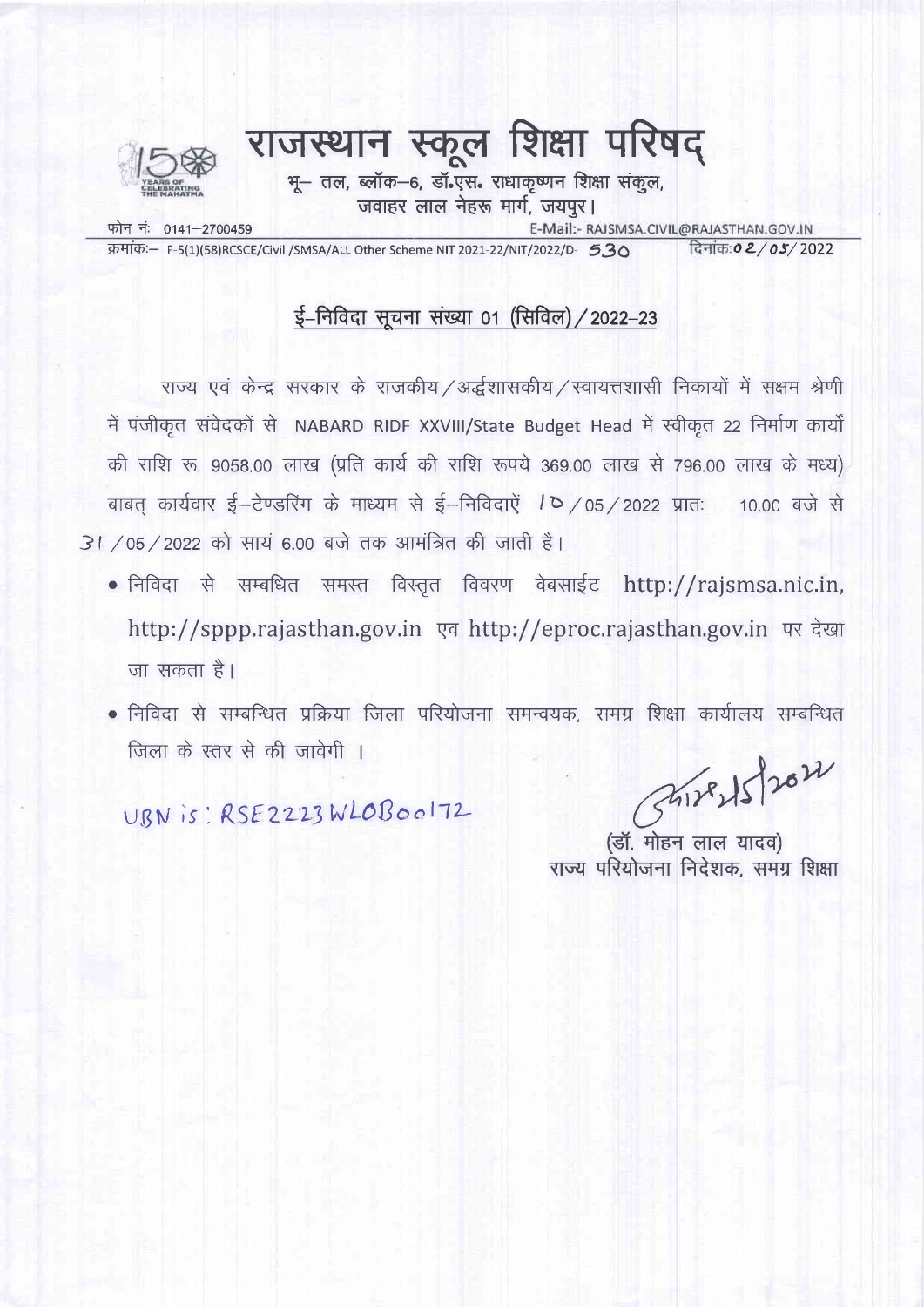

## राजस्थान स्कूल शिक्षा परिषद्

भू-तल, ब्लॉक-6, डॉ. एस. राधाकृष्णन शिक्षा संकुल, जे.एल.एन.मार्ग, जयपूर।

फोनः- 0141-2700459, E-Mail:- rajsmsa.civil@rajasthan.gov.in

क्रमांक≔ F-5(1)(58)RCSCE/Civil /SMSA/ALL Other Scheme NIT 2022-23/NIT /2022/ 530

दिनांकः 02 / 05/2022

ई-निविदा सूचना संख्या 01 (सिविल) / 2022-23

राज्य परियोजना निदेशक समग्र शिक्षा, स्कूल शिक्षा, राजस्थान) की ओर से राज्य एवं केन्द्र सरकार के राजकीय / अर्द्धशासकीय / स्वायत्तशासी निकायों में सक्षम श्रेणी में पंजीकृत संवेदकों से NABARD RIDF XXVIII/State Budget Head में स्वीकृत के निर्माण कार्यो हेतु ई-टेण्डरिंग के माध्यम से ई-निविदाएँ 10 05 / 2022 प्रातः 10.00 बजे से 31 / 05 / 2022 को सायं 6.00 बजे तक आमंत्रित की जाती है, जिनका विवरण निम्न प्रकार 승:-

| S.<br>No.      | <b>DISTRICT</b>             | <b>NAME OF BLOCK</b>                                                                        | <b>NAME OF WORK</b>                                                                                                 | <b>NIT Amount</b><br>(Rs. In Lacs) |
|----------------|-----------------------------|---------------------------------------------------------------------------------------------|---------------------------------------------------------------------------------------------------------------------|------------------------------------|
|                |                             | Scheme :- NABARD RIDF XXVIII/State Budget Head<br>A & F Sanctioned No. 429 Dated 29/04/2022 |                                                                                                                     |                                    |
| $\mathbf{1}$   | <b>AJMER</b>                | <b>SARWAR</b>                                                                               | Construction of KGBV Type-IV (Class 9 to 12)                                                                        |                                    |
| $\overline{2}$ | <b>BARMER</b>               | <b>SINDHARI</b>                                                                             | Construction of KGBV Type-IV (Class 9 to 12)                                                                        | 369.00                             |
| 3              | <b>BARMER</b>               | <b>KALYANPUR</b>                                                                            | Construction of KGBV Type-IV (Class 9 to 12)                                                                        | 376.00                             |
| 4              | <b>BARMER</b>               | <b>SAMDARI</b>                                                                              | Construction of KGBV Type-IV (Class 9 to 12)                                                                        | 380.00                             |
| 5              | <b>BHARATPUR</b>            | <b>ROOPWAS</b>                                                                              | Construction of KGBV Type-IV (Class 9 to 12)                                                                        | 398.00                             |
| 6              | <b>BIKANER</b>              | <b>NOKHA</b>                                                                                | Construction of KGBV Type-IV (Class 9 to 12)                                                                        | 398.00                             |
| 7              | <b>CHURU</b>                | TARANAGAR                                                                                   | Construction of KGBV Type-IV (Class 9 to 12)                                                                        | 398.00                             |
| 8              | <b>JAIPUR</b>               | SAMBHAR                                                                                     | Construction of KGBV Type-IV (Class 9 to 12)                                                                        | 398.00                             |
| 9              | <b>JAIPUR</b>               | <b>KOTPUTLI</b>                                                                             | Construction of KGBV Type-IV (Class 9 to 12)                                                                        | 398.00                             |
| 10             | <b>JAIPUR</b>               | <b>VIRATNAGAR</b>                                                                           | Construction of KGBV Type-IV (Class 9 to 12)                                                                        | 398.00                             |
| 11             | <b>JHALAWAR</b>             | <b>SUMEL</b>                                                                                | Construction of KGBV Type-IV (Class 9 to 12)                                                                        | 371.00                             |
| 12             | JHUNJHUNU                   | <b>CHIRAVA</b>                                                                              | Construction of KGBV Type-IV (Class 9 to 12)                                                                        | 398.00                             |
| 13             | <b>JHUNJHUNU</b>            | <b>ALSISAR</b>                                                                              | Construction of KGBV Type-IV (Class 9 to 12)                                                                        | 398.00                             |
| 14             | <b>JODHPUR</b>              | <b>DENCHU</b>                                                                               | Construction of KGBV Type-IV (Class 9 to 12)                                                                        | 398.00                             |
| 15             | KOTA                        | <b>LADPURA</b>                                                                              | Construction of KGBV Type-IV (Class 9 to 12)                                                                        |                                    |
| 16             | KOTA                        | <b>SANGOD</b>                                                                               | Construction of KGBV Type-IV (Class 9 to 12)                                                                        | 398.00                             |
| 17             | <b>NAGAUR</b>               | <b>DEEDWANA</b>                                                                             | Construction of KGBV Type-IV (Class 9 to 12)                                                                        | 398.00                             |
| 18             | <b>SIKAR</b>                | <b>DANTA RAMGARH</b>                                                                        | Construction of KGBV Type-IV (Class 9 to 12)                                                                        |                                    |
| 19             | SIKAR                       | <b>KHENDELA</b>                                                                             | Construction of KGBV Type-IV (Class 9 to 12)                                                                        |                                    |
| 20             | <b>SIKAR</b>                | <b>PATAN</b>                                                                                | Construction of KGBV Type-IV (Class 9 to 12)                                                                        |                                    |
| 21             | <b>SIKAR</b>                | DHOD                                                                                        | Construction of KGBV Type-IV (Class 9 to 12)                                                                        |                                    |
|                | Scheme :- State Budget Head | A & F Sanctioned No. 7624 Dated 23/03/2022                                                  |                                                                                                                     |                                    |
| 22             | Udaipur                     | Vallabhnagar                                                                                | Construction of Separate Girls's and Boy's Hostels for Govt. Mahatma Gandhi<br>School (English Medium) Vallabhnagar |                                    |
|                | <b>Total</b>                |                                                                                             |                                                                                                                     | 9058.00                            |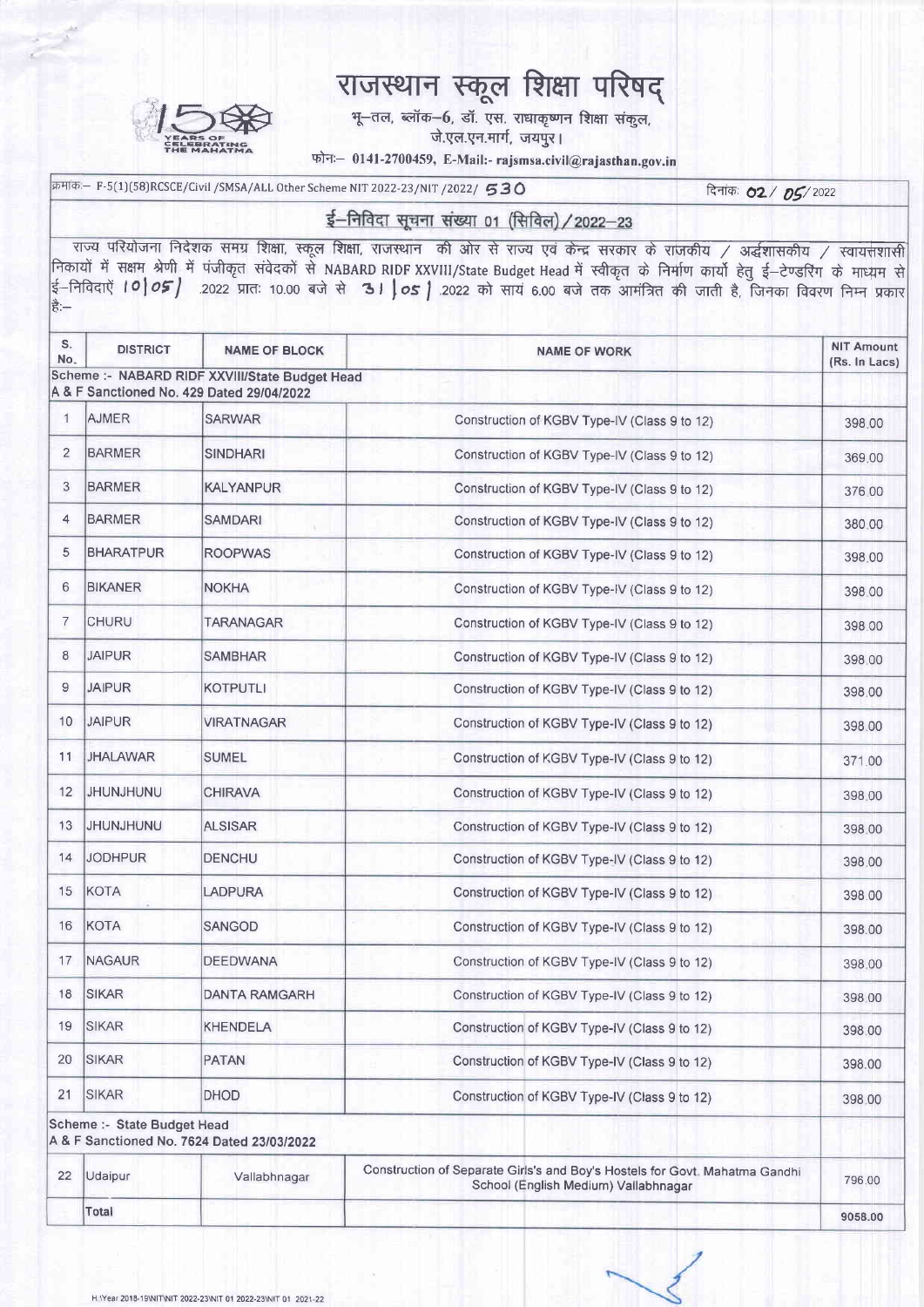निविदा प्रपत्र को वेबसाइट http://eproc.rajasthan.gov.in, http://rajsmsa.nic.in एवं http://sppp.raj.nic.in से डाउनलोड किया जा सकता है। इन निविदाओं में भाग लेने वाले संवेदको को निविदा इलेक्ट्रोनिक फारमेट में वेबसाइट http://eproc.rajasthan.gov.in पर जमा करवानी होगी ।

- Performance Security का नियम RTPP Rules, 2013 के नियम 75 के अनुसार सफल संवेदक पर लागू होगा।  $\mathbf{1}$
- " Additional Performance Security :-

(1) In addition to Performance Security as specified in rule 75, an Additional Performance Security shall also be taken from the successful bidder in case of unbalanced bid. The Additional Performance Security shall be equal to fifty percent of Unbalanced Bid Amount. The Additional Performance Security shall be deposited in lump sum by the successful bidder before execution of Agreement. The Additional Performance Security shall be deposited through, Demand Draft, Banker's Cheque or Bank Guarantee.

Explanation : For the purpose of this rule,-

- (i) Unbalanced Bid means any bid below more than fifteen percent of Estimated Bid Value.
- (ii) Estimated Bid Value means value of subject matter of procurement mention in bidding documents by the Procuring Entity.
- (iii) Unbalanced Bid Amount means positive difference of eighty five percent of Estimated Bid Value minus Bid Amount

Quoted by the bidder.

(2) The Additional Performance Security shall be refunded to the contractor after satisfactory completion of the entire work. The Additional

Performance Security shall be forfeited by the Procuring Entity when work is not completed within stipulated period by the contractor. जिन कार्यों की निविदा राशि रूपये 100 लाख या 100 लाख से अधिक है उन कार्यों को पूर्ण करने की अवधि 12 माह होगी एवं जिन कार्यों की 3 निविदा राशि रूपये 100 लाख से कम और 5 लाख तक है उन कार्यों को पूर्ण करने की अवधि 9 माह तथा 5 लाख से कम राशि वाले कार्यों की अवधि 3 माह होगी।

- फर्म का सक्षम स्तर का संवेदक का वैध रजिस्ट्रेशन प्रमाण पत्र एवं वैध GST रजिस्ट्रेशन प्रमाण पत्र संलग्न /अपलोड करना अनिवार्य है।  $\overline{4}$
- निर्माण कार्य जिनकी लागत रू. 200.00 लाख से अधिक है उन कार्यों की निविदाओं के लिए पोटेंशियल बिड पद्वति अपनाई जायेगी एवं तकनीकी 5 आंकलन में सफल निविदादाताओं की वित्तीय बिड खोलने की सूचना निविदादाताओं को ई-मेल से दी जावेगी।
- 100 लाख रूपये से अधिक के कार्यो के लिए निविदा की विशेष शर्तो में निम्न शर्ते भी लाग होगी।  $6$

(i) The Contractor is responsible for concrete job mix & soil bearing test for design of RCC members in the work which includes the submission of General Arrangement Drawing for columns, beams etc. After approval of GAD by the Engineer in-charge, he will carry out the detailed design of RCC and other members from the structural consultant and proof checking from any Govt. Engineering College or any other recognized Govt. Institute and submit the same to Engineer in-charge within 30 days of issue of work order. After submitting the design and bar bending schedule of RCC work, the approval will be given by the Engineer in-charge. Only there after he will start the work. No extra amount will be payable for this work.

(ii) Quality control lab will be established at site within 15 days of issue of work order. The Contractor will be responsible for conducting all necessary quality control tests. Contractor has to submit a copy of all test reports and records to Engineer in charge along with bills and also keep a copy at site. No extra amount will be payable for this work.

निर्माण कार्यों की Defect Liability Period (दोष निवारण अवधि) निम्नानसार होगी :—  $\overline{7}$ 

| क्र.स. | कार्य का प्रकार                                                                         | दोष निवारण अवधि |
|--------|-----------------------------------------------------------------------------------------|-----------------|
|        | भवन निर्माण / सुदृढीकरण / विशेष मरम्मत कार्य<br>(राशि रूपये 10.00 लाख से अधिक के कार्य) | 5 वर्ष          |
|        | भवन निर्माण / सुदृढीकरण / विशेष मरम्मत कार्य<br>(राशि रूपये 10.00 लाख तक के कार्य)      | 3 वर्ष          |

Escalation Clause no 45 & 45 A shall be deemed to be deleted from the agreement. 8

- सभी शर्ते निविदा प्रपत्र के अनुसार मान्य होगी । 9
- निविदा प्रपत्र को डाउनलोड करने की अवधि दिनांक / 4 / 205/2022 प्रातः 10.00 बजे से 3 | / 0572022 को सांय 6.00 बजे  $10$ तक होगी।
- $11$ (अ)- निविदा प्रपत्र इलैट्रोनिक फॉरमेट में वेब साइट http://eproc.rajasthan.gov.in पर दिनांक 3 /  $105/2022$ सांयकाल  $6.00$  बजे जमा करवायें जा सकते तक है एवं प्राप्त निविदायें, इलेक्ट्रोनिक फॉरमेट में बेवसाइट http://eproc.rajasthan.gov.in पर संबधित जिला परियोजना समन्वयक द्वारा दिनांक 6/ / 06 / 2022 को अपरान्ह 02.00 बजे खोली जाएगी । यदि उस दिन अवकाश रहता है तो अगले कार्य दिवस को उसी समय व उसी स्थान पर निविदायें खोली जायेगी । (ब) निविदा जमा करवाने एवं उसके बाद निविदा की समस्त प्रकिया आनलाइँन होगी ।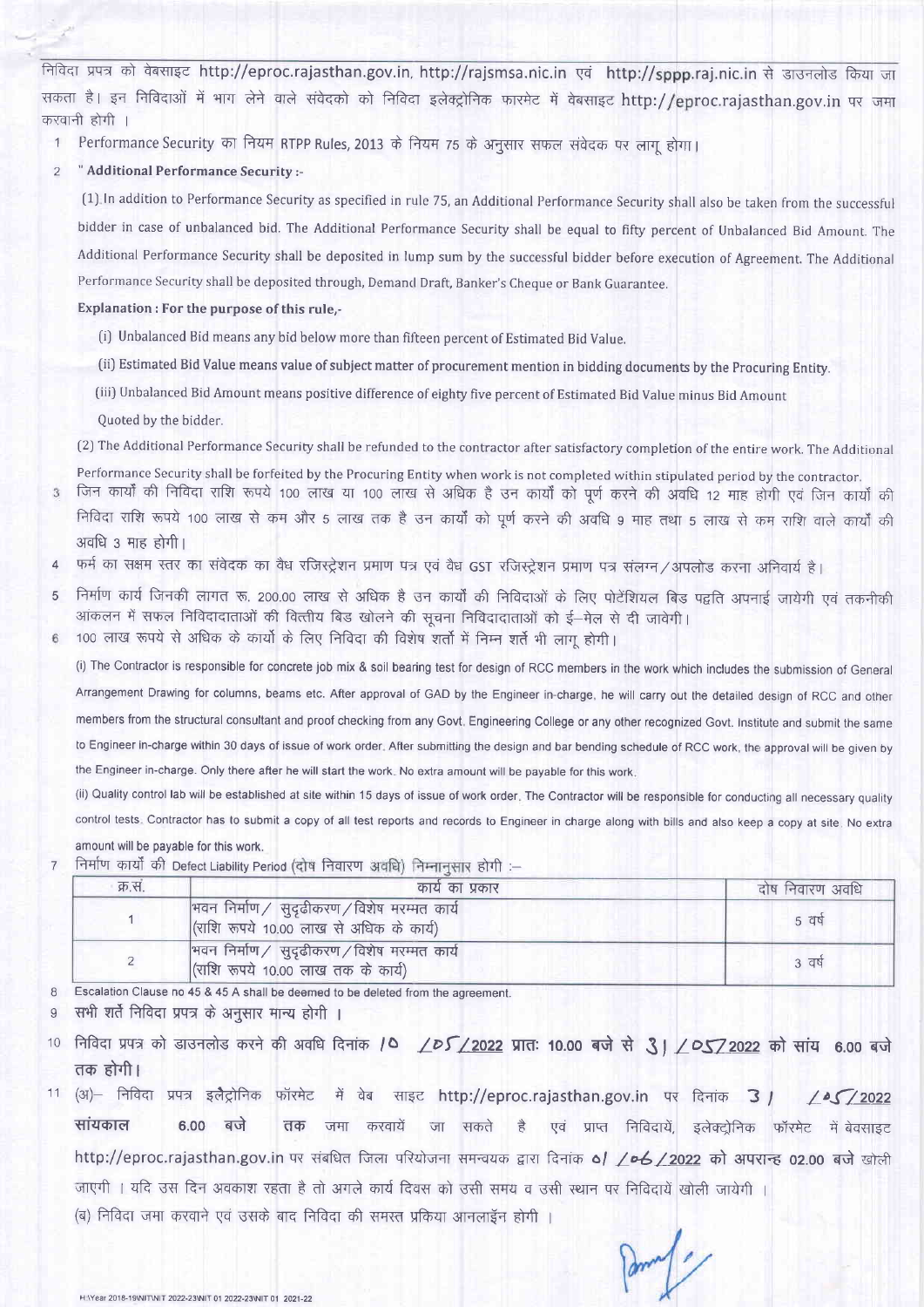- संबंधित जिला परियोजना समन्वयक कार्यालय में संवेदक द्वारा दिनांक /O /OS /2022 से 3/ /0S /2022 तक किसी भी कार्य  $12$ दिवस में 11.00 बजे पूर्वान्ह से 4.00 बजे अपरान्ह तक निविदा प्रपत्र को देखा जा सकता है। वेबसाइट http://eproc.rajasthan.gov.in, http://rajsmsa.nic.in एवं http://sppp.raj.nic.in पर भी दिनांक 31 / 05 /2022 को सांय 06.00 बजे तक देखा जा सकता है। निविदा प्रपत्र में निविदादाता के लिए योग्यता सूचना, निविदादाता की पात्रता, प्लान, स्पेसिफिकेशन, ड़ाईंग, विभिन्न कार्यो की मात्रा एवं दरो का विवरण , नियम शर्ते एवं अन्य विवरण वर्णित हैं ।
- 13) निविदादाता द्वारा प्रत्येक कार्य हेतू निम्नलिखित राशि सम्बन्धित अतिरिक्त जिला परियोजना समन्वयक कार्यालय में राष्ट्रीयकृत अथवा अनुसूचित बैंक द्वारा जारी डिमाण्ड ड्राफ्ट / बैकर्स चैक के माध्यम से जमा करवाना होगा।

| क्र.सं.        | शुल्क विवरण                                                       | शुल्क                                                                                                     | भूगतान का प्रकार                                               | देय                                                                                                  |
|----------------|-------------------------------------------------------------------|-----------------------------------------------------------------------------------------------------------|----------------------------------------------------------------|------------------------------------------------------------------------------------------------------|
|                | निविदा शुल्क                                                      | $1000/-$                                                                                                  | DD/ Bankers Cheque Issued by<br>Nationalised or Scheduled Bank | डिमाण्ड ड्राफ्ट / बैकर्स चैक के माध्यम से सम्बन्धित<br>जिले के अतिरिक्त जिला परियोजना समन्वयक के नाम |
| $\overline{2}$ | Bid Security राशि                                                 | 2% NIT Amount                                                                                             | DD/ Bankers Cheque Issued by<br>Nationalised or Scheduled Bank | डिमाण्ड ड्राफ्ट / बैकर्स चैक के माध्यम से सम्बन्धित<br>जिले के अतिरिक्त जिला परियोजना समन्वयक के नाम |
| $\Omega$       | $\left \frac{1}{5}-\frac{1}{2}\right $ रेण्डरिंग प्रकिया<br>शुल्क | 500/- (Work costing<br>less then Rs. 50.00<br>lacs)<br>1000/- (Work costing<br>Rs. 50.00 lacs &<br>Above) | DD/ Bankers Cheque Issued by<br>Nationalised or Scheduled Bank | डिमाण्ड ड्राफ्ट / बैकर्स चैक M.D.,R.I.S.L Jaipur                                                     |

निविदा शुल्क, Bid Security राशि एवं 'ई–टेन्डरिंग' प्रक्रिया शुल्क से सम्बन्धित दस्तावेज निविदादाता द्वारा सम्बन्धित जिला कार्यालय में **दिनांक** of / p 6/2022 को 12.00 बजे मध्यान्ह तक जमा करवाना आवश्यक है। निविदा से संबंधित प्रक्रिया जिला परियोजना समन्वयक, समग्र शिक्षा कार्यालय सम्बन्धित जिला के स्तर से की जावेगी।

- 14 निविदा में संशोधन निविदा जारी करने के उपरान्त http://sppp.rajasthan.gov.in, http://rajsmsa.nic.in एवं http://eproc.rajasthan.gov.in वेबसाईट पर ही किये जायेगें। निविदादाताओं द्वारा वेबसाईट पर संशोधन / स्पष्टीकरण को प्राप्त नहीं करने के संबध में किसी भी दावे का स्वीकार नहीं किया जायेगा।
- 15 ई– टेण्डरिंग के लिये निविदादाता हेतु निर्देश
- अ निविदा में भाग लेने वाले निविदादाताओं को इन्टरनेट साइट http://eproc.rajasthan.gov.in पर रजिस्टर करवाना होगा। ऑनलाइन निविदा में भाग लेने के लिए डिजिटल हस्ताक्षर सर्टिफिकेट इनफोरमेशन टेक्नोलोजी एक्ट 2000 के तहत प्राप्त करना होगा जो इलेक्ट्रोनिक निविदा में हस्ताक्षर करने हेतु काम आयेगा। निविदादाता उपरोक्त डिजिटल सिगनेचर सर्टिफिकेट सी सी ए (CCA) द्वारा स्वीकृत एजेन्सी से हस्ताक्षर प्राप्त कर सकते हैं। जिन निविदादाताओं के पास पूर्व में वैध डिजिटल हस्ताक्षर सर्टिफिकेट है, नया डिजिटल हस्ताक्षर सर्टिफिकेट लेने की आवश्यकता नहीं है।
- निविदादाताओं को निविदा प्रपत्र इलेक्ट्रोनिक फार्मेट में उपरोक्त वेबसाइट पर डिजिटल हस्ताक्षर के साथ प्रस्तुत करना होगा। जिनके प्रस्ताव  $\overline{d}$ डिजिटल हस्ताक्षर के साथ नहीं होगे, उनके प्रस्ताव स्वीकार नहीं किये जायेंगे।
- स इलेक्ट्रोनिक निविदा प्रपत्र को जमा करवाने से पूर्व निविदादाता यह सुनिश्चित कर लेवें कि निविदा प्रपत्र से संबंधित सभी आवश्यक दस्तावेजो की स्केन कॉपी निविदा प्रपत्रों के साथ संलग्न कर दी गयी है।
- किसी निविदादाता द्वारा यदि इलेक्ट्रोनिक निविदा प्रपत्र जमा करवाने में देरी हो जाती है तो उसके लिए परिषद जिम्मेदार नहीं होगी । ਟ
- निविदा प्रपत्र की सभी प्रपत्रों को सम्पूर्ण रूप से भरकर आनॅलाइन दर्ज करे । ਹ
- ऑनलाइन निविदा भरते समय संबधित निर्देशों का पालन नहीं करने के परिणामस्वरूप निविदा प्रकिया में उत्पन्न किसी भी प्रकार की बाधा के लिए  $\overline{\mathbf{v}}$ परिषद जिम्मेदार नहीं होगी।
- सशर्त निविदा स्वीकार नहीं की जावेगी।  $\overline{M}$
- निविदा एवं उसके किसी भी भाग को प्रत्याहारित करने का पूर्ण अधिकार राज्य परियोजना निदेशक, समग्र शिक्षा अभियान जयपुर को है।  $\overline{d}$
- किसी भी विवाद की स्थिति में न्यायक्षेत्र कार्य से संबंधित जिले का जिला मुख्यालय होगा। श

The 15/2022

(डॉ. मोहन लाल यादव) राज्य परियोजना निदेशक, समग्र शिक्षा एवं आयुक्त, स्कूल शिक्षा